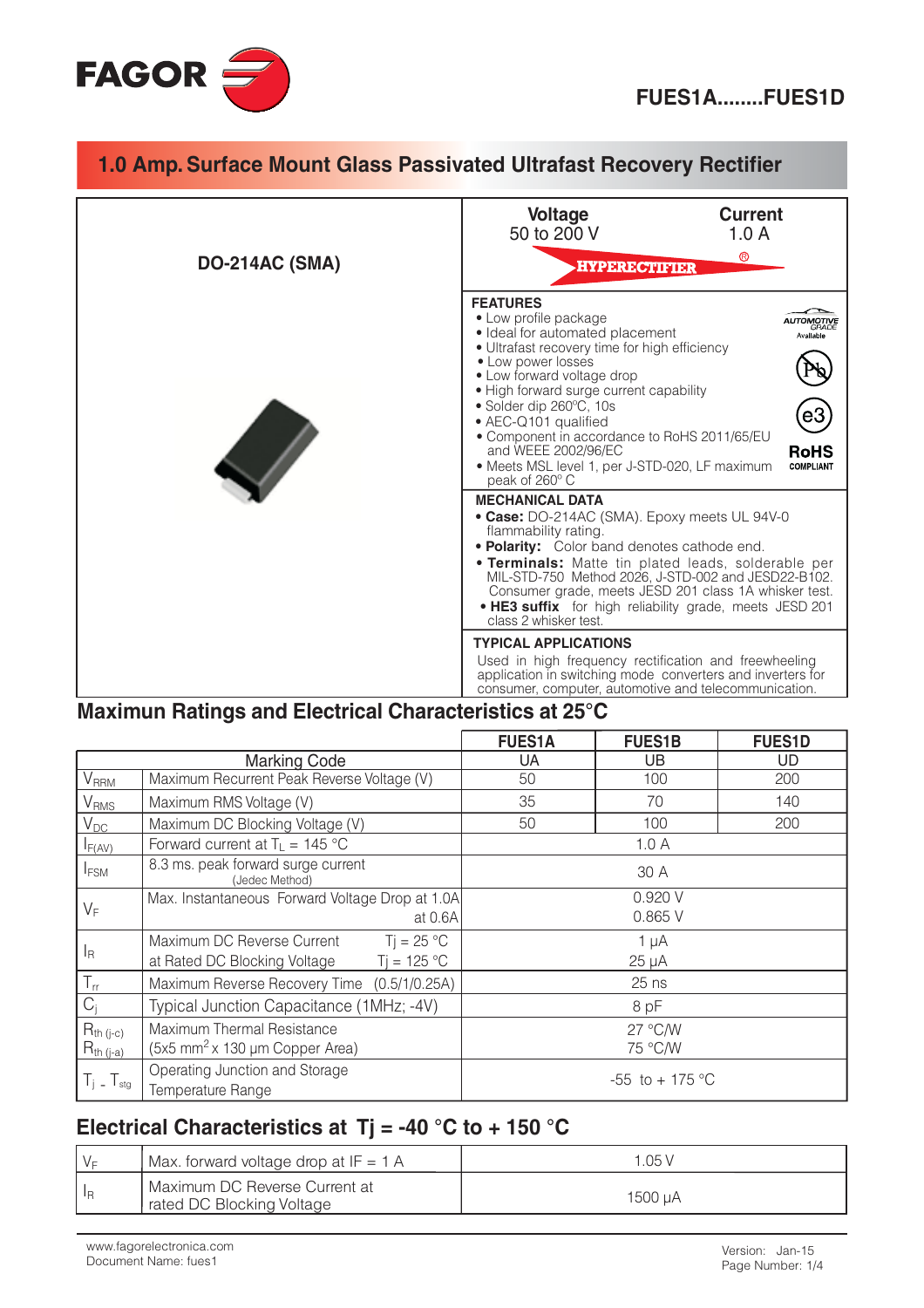

# 1.0 Amp. Surface Mount Glass Passivated Ultrafast Recovery Rectifier

# **Ordering information**

| <b>PREFERRED P/N</b> | <b>PACKAGE CODE</b> | <b>DELIVERY MODE</b>       | <b>BASE QUANTITY</b> | UNIT WEIGHT (g) |
|----------------------|---------------------|----------------------------|----------------------|-----------------|
| <b>FUES1D TRTB</b>   | TRTB                | 13" diameter tape and reel | 7.500                | 0.060           |
| FUES1D HE3 TRTB      | TRTB                | 13" diameter tape and reel | 7.500                | 0.060           |

Package Outline Dimensions: (mm) **DO-214AC (SMA)** 

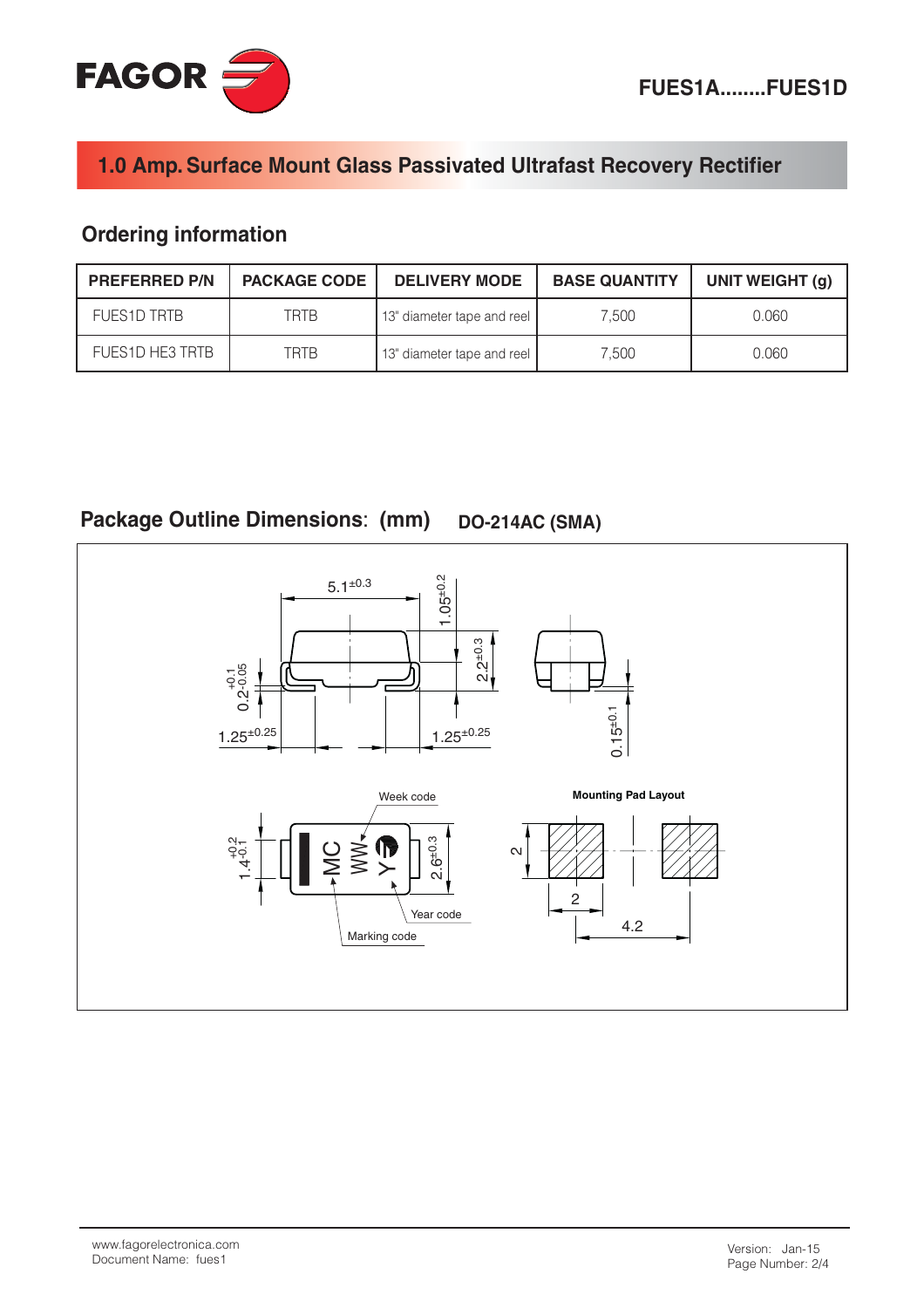



#### 1.0 Amp. Surface Mount Glass Passivated Ultrafast Recovery Rectifier

#### Ratings and Characteristics (Ta 25 °C unless otherwise noted)